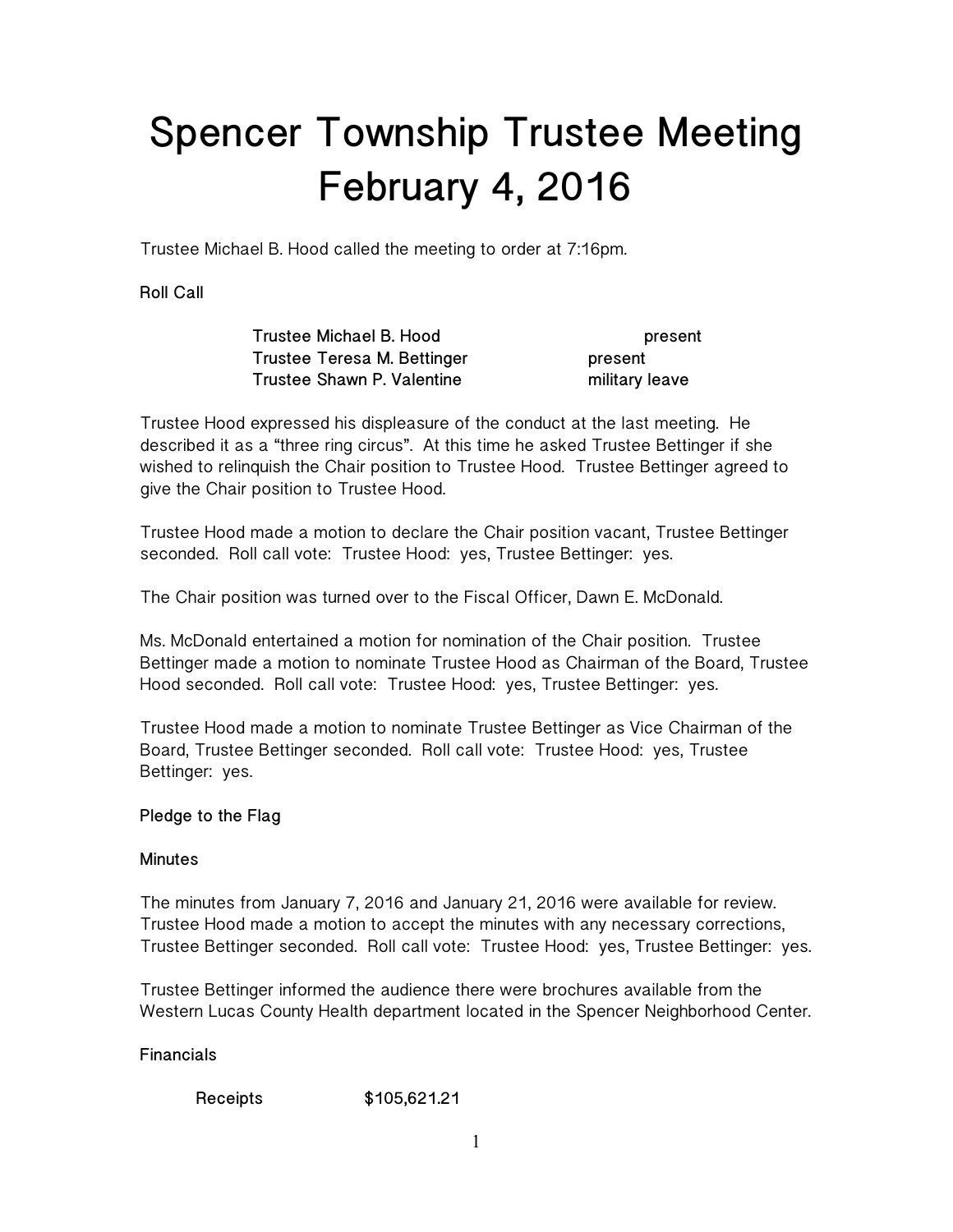**Payments \$70,673.06** 

 **Fund Balances** 

| General                         | \$838,143.79                |  |
|---------------------------------|-----------------------------|--|
| <b>Motor Vehicle License</b>    | \$13,141.77                 |  |
| Gas Tax                         | \$31,584.30                 |  |
| <b>Permissive Motor Vehicle</b> | \$10,627.64                 |  |
| Fire                            | \$71,608.86<br>\$965,106.36 |  |
|                                 |                             |  |

Trustee Bettinger made a motion to accept the financials, Trustee Hood seconded. Roll call vote: Trustee Hood: yes, Trustee Bettinger: yes

#### **Pay the Bills**

Trustee Bettinger made a motion to pay the bills for the month, Trustee Hood seconded. Roll call vote: Trustee Hood: yes, Trustee Bettinger: yes

#### **Zoning**

Zoning Inspector, Dean Croskey, gave the report. There were 2 permits issued and several zoning violations issued for the month. Mr. Croskey reminded the audience zoning complaint forms are available.

Zoning Commission Chair, Jack Gulvas, gave report that his Board met and reorganized and they voted in favor on the zoning change at 225 Irwin Road.

Trustee Hood explained the Zoning Commission should meet next Thursday to go over procedures with the Zoning Inspector and Trustee Hood.

BZA had no meeting Jacky Dale reported. They have not reorganized yet for 2016.

### **Road Report**

Road Superintendent, Dean Croskey, gave the road report. Servicing on equipment occurred throughout the month since we have not had a lot of snow he explained. Mr. Croskey reported all the salt we own is in the bin. We can purchase more salt if needed. Mr. Croskey has been driving the Township roads picking up debris and "dumped" items along the way.

Mr. Croskey presented an estimate for the tree removal on Schwamberger Road. Mr. Croskey asked for permission to get estimates on replacing lighting on the plow truck. The Board agreed.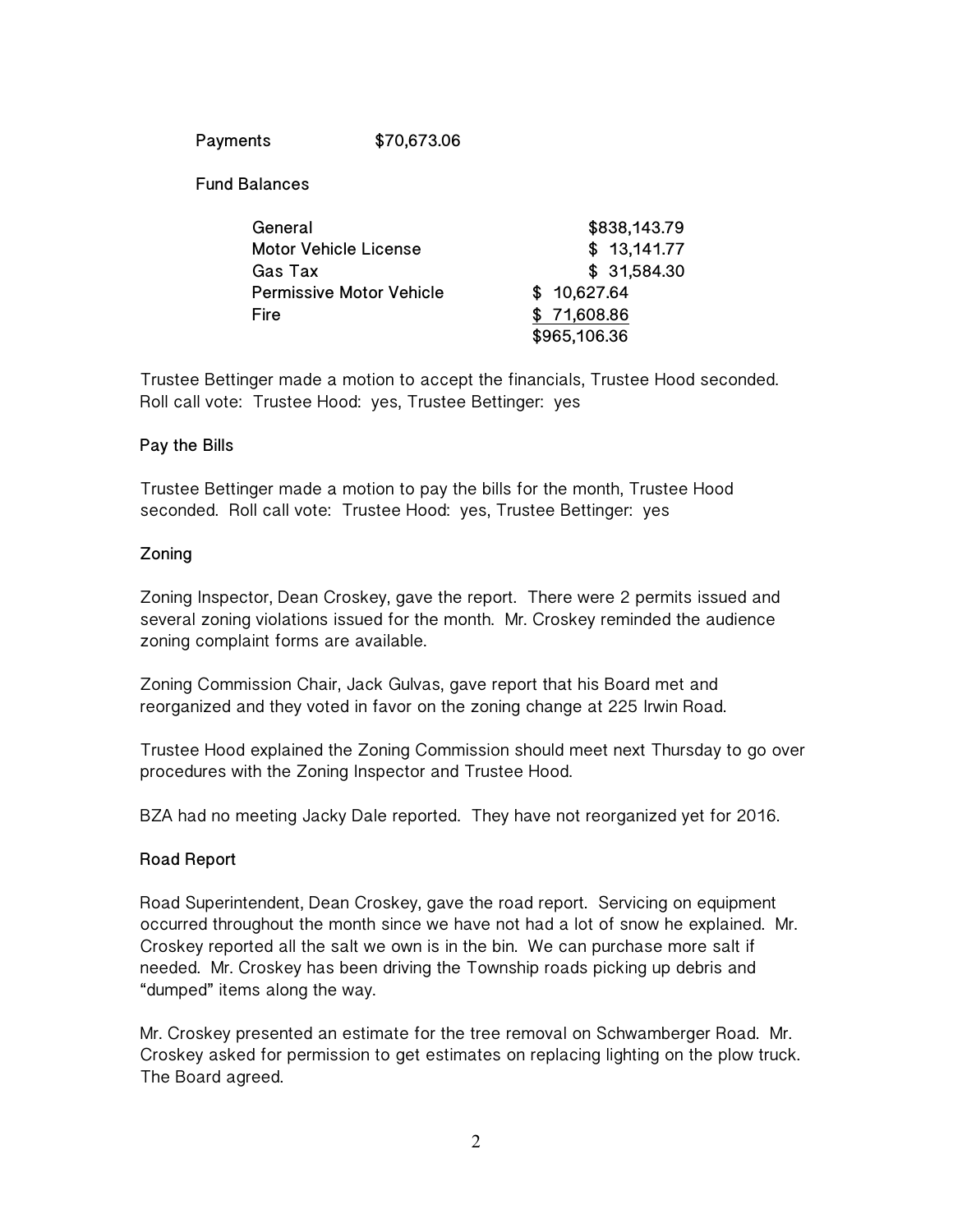Mr. Croskey explained the Township would meet with the Lucas County Engineer on March 11, 2016 on upcoming projects.

Trustee Hood mentioned Berkey road for future repair and Eber Road would be resurfaced this coming summer.

Trustee Hood informed the audience the Board, fire chief and zoning inspector attended the Ohio Township Association Winter Conference last week.

### **Fire**

Chief, Carl Arnold, gave the report.

|                   | Fire | <b>EMS</b> |
|-------------------|------|------------|
| Spencer           | 4    | 13         |
| Harding           | 1    | 10         |
| Swanton           | 2    | 15         |
| <b>Mutual Aid</b> | 2    |            |

**Total = 47** 

The grant funded turnout gear arrived. 30 sets of gear were purchased. Chief Arnold requested to hire a deputy chief. He explained the need to the Board. The deputy chief would receive a raise of \$1.50.

Chief Arnold would like to set up a workshop with the Trustees to make them abreast of the current state of affairs at the fire station.

Chief Arnold reported that the State Fire Marshall's office responded to the report submitted. They recommended following the citation process. Chief Arnold has submitted the report to Township Counsel, Sheilah McAdams.

# **JEDZ**

Trustee Hood gave the report. The Board reorganized with members from Whitehouse and Spencer Township. The Board will meet the last Friday of the month at 10:00am at the Spencer Township Hall.

### **Correspondence**

Correspondence from the County Recorder was received. All zoning changes need to be copied to their office per the Ohio Revised Code.

Public Works Commission notified the Township Schwamberger Road Project is paid in full.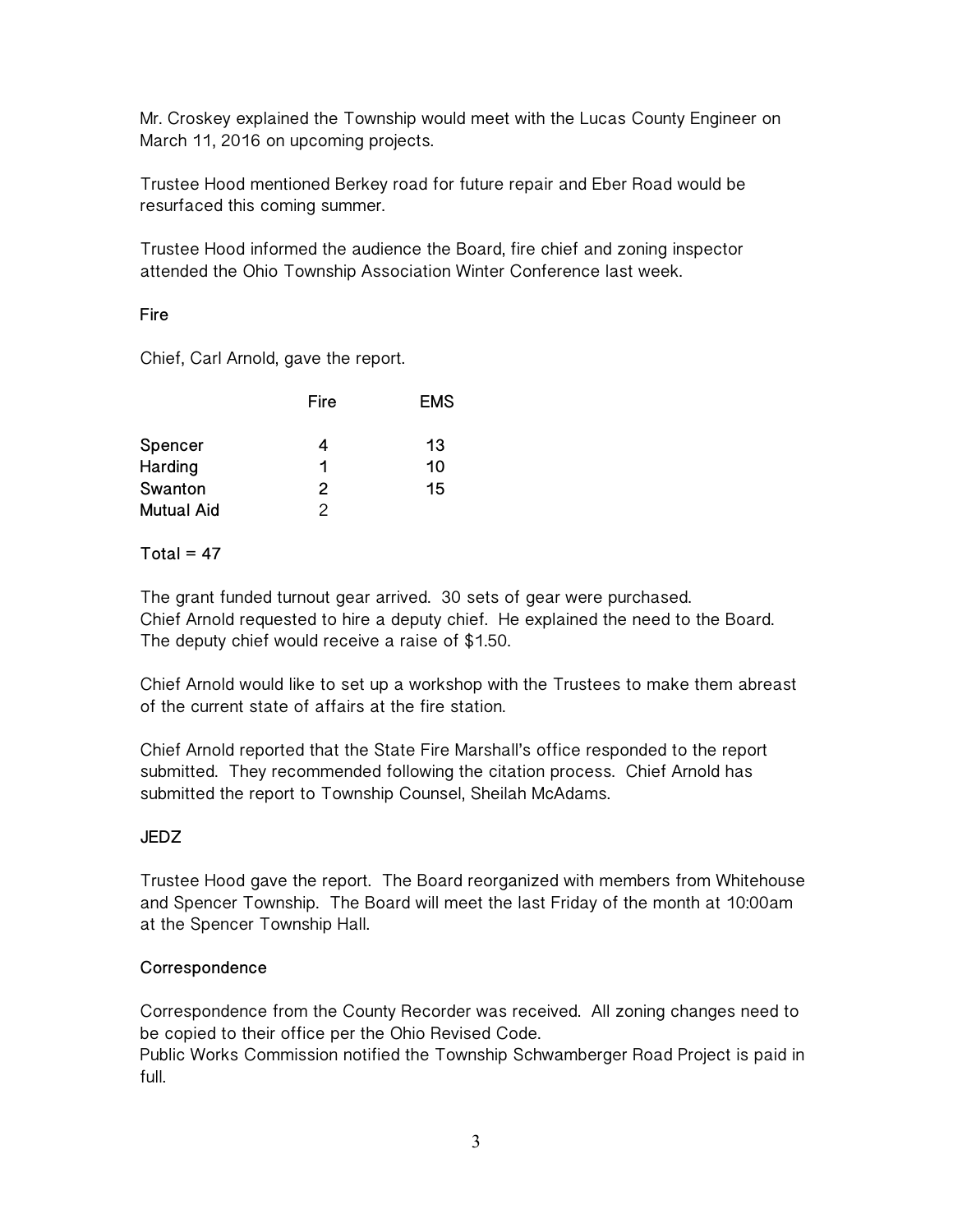Both Trustees signed the contract for the road project of Bemis Lane, Oak Grove and Bancroft that will occur in 2017.

## **Old Business**

Trustee Hood asked Pastor Boose of Second Baptist Church when construction on the building at 225 Irwin would occur. Pastor Boose did not have a specific date perhaps within 60 days. Trustee Hood encouraged the Fire Chief and the Zoning Inspector to work with the Church so there is no confusion.

Chief Arnold presented the contract with Springfield Township Fire for the Township's dispatching. Trustee Bettinger made the motion to accept the contract with Springfield Fire, Trustee Hood seconded. Roll call vote: Trustee Hood: yes, Trustee Bettinger: yes

Trustee Bettinger wanted to clarify the zoning change at 225 Irwin was not purposefully prolonged. She explained the Township had to follow the law to ensure all bases were covered. Trustee Hood agreed.

### **New Business**

Trustee Hood swore in the Fiscal Officer for her term that begins April 1, 2017.

#### **Open to the Public**

Resident, Ray Pawlawczyk, requested no through trucks sign be place on Schwamberger Road. Trustee Hood explained we could get the signs up.

Resident, Jack Gulvas, asked who could get rid of a dead carcass in a county road ditch. He was instructed to contact Lucas County.

Resident, Jacky Dale, asked if Donald Thomas, Spencer Township TARTA Board rep, has reported to the Board on TARTA issues. Trustee Hood will contact Mr. Thomas.

Resident, Anthony Bettinger, asked if weight restrictions signs are allowed on our roads. After discussion it was explained no, it is a legal issue for signs to be posted.

Resident, Dean Anderson, asked how many Trustees the Township has. Trustee Hood explained two, Trustee Bettinger explained three, Shawn P. Valentine is a Trustee and Mr. Smith is not she stated. Trustee Hood stated it's in the hands of the Ohio Supreme Court.

Jacky Dale wanted to know who is picking up the fees for the court action on behalf of the Township, Trustee Bettinger explained according to Julia Bates; Mr. Smith will be responsible for the legal fees.